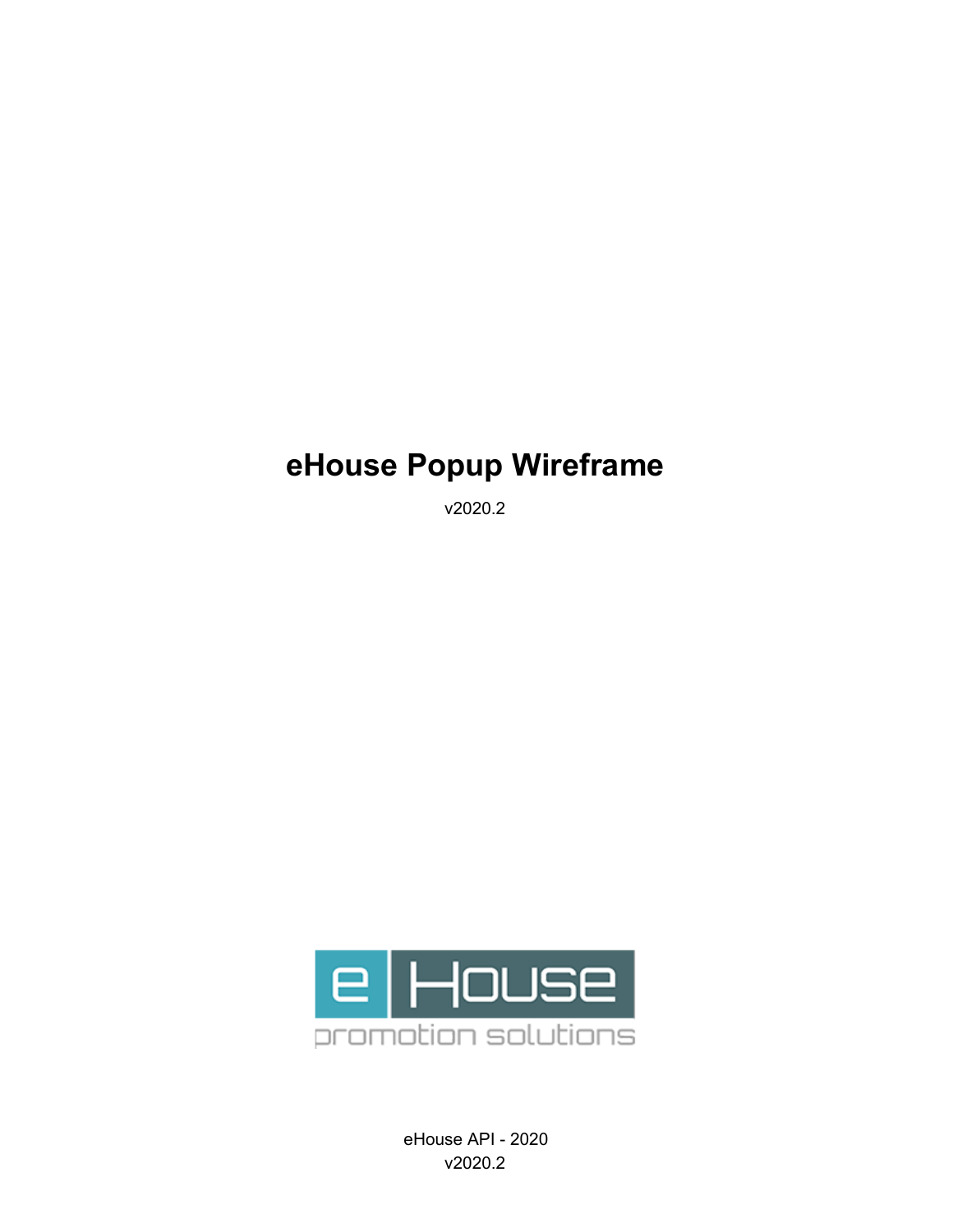

## Principle

The principle of the popup is to take off all calculations from the Magento side, and move them over to the eHouse API side.

## Main Idea

Imprint prices are shown from the eHouse API (pulled in dynamically) instead of storing them into the Magento store:

| $\bullet$ 0 0 0 0 0                     |  |                                        |  |                  | TRAVEL ~ LEISURE ~ DRINKWARE ~ KIDS & PETS ~ STATIONARY ~ PREMIUM ~ WELLNESS ~ SUSTAINABLE ~ CHRISTMAS ITEM<br>Edelo invente de l'Outon par la 1989 nombre por la catalante discussione de la provincia de la Carponia ponedentifi<br>preference. Compatible with all recent Windows and Mac operating systems<br>$RSP: \in 15.47$<br>Delivery with imprint : 8 working days<br>Delivery without imprint : 1-2 working days<br>SKU: XD-P300.321<br><b>Download product images</b><br><b>Additional product information</b> |                       |              |                       |                      |                          | Check "Use TronLogo Visualisation if available"<br>under "Product Info" later in the flow<br>Add to Cart and Order<br><b>Freight Info</b><br>Free delivery to one address inside EU or<br>Norway if the value of the order, measured per<br>brand ordered, is above € 500,00.<br>Freight and packing charges per brand below a<br>sub total value of € 500,00 is € 30,00.<br>Handling fee of € 20,00 will be added for all<br>orders below $\in$ 200,00.<br><b>Sample Info</b><br>Use Sample button to order samples to one<br>address only. Terms valid inside EU and to |                                                                                                                                            |
|-----------------------------------------|--|----------------------------------------|--|------------------|----------------------------------------------------------------------------------------------------------------------------------------------------------------------------------------------------------------------------------------------------------------------------------------------------------------------------------------------------------------------------------------------------------------------------------------------------------------------------------------------------------------------------|-----------------------|--------------|-----------------------|----------------------|--------------------------|---------------------------------------------------------------------------------------------------------------------------------------------------------------------------------------------------------------------------------------------------------------------------------------------------------------------------------------------------------------------------------------------------------------------------------------------------------------------------------------------------------------------------------------------------------------------------|--------------------------------------------------------------------------------------------------------------------------------------------|
| <b>Product Summary</b><br>Product price |  |                                        |  | Unit<br>Per pcs. |                                                                                                                                                                                                                                                                                                                                                                                                                                                                                                                            | 10<br>10.83           | 100<br>10.55 | 250<br>10,27          | 500<br>9.96          | Currency<br>1000<br>9,78 | $EUR \vee$<br>1500<br>9,59                                                                                                                                                                                                                                                                                                                                                                                                                                                                                                                                                | Norway.<br>Reduced freight costs of € 15,00 will be added<br>per brand ordered.                                                            |
| <b>Imprint Summary</b>                  |  |                                        |  |                  |                                                                                                                                                                                                                                                                                                                                                                                                                                                                                                                            |                       |              |                       |                      | Currency                 | $EUR$ $\vee$                                                                                                                                                                                                                                                                                                                                                                                                                                                                                                                                                              | Value coupon of the total freight costs charged<br>will be issued and valid for 30 days when<br>placing an order online (not for samples). |
|                                         |  |                                        |  | Unit             | <b>Print position</b>                                                                                                                                                                                                                                                                                                                                                                                                                                                                                                      | 10                    | 100          | 250                   | 500                  | 1000                     | 1500                                                                                                                                                                                                                                                                                                                                                                                                                                                                                                                                                                      |                                                                                                                                            |
| Lasergravering                          |  | <b>PRINT INFO</b>                      |  | Per color        | Artikel front nederst                                                                                                                                                                                                                                                                                                                                                                                                                                                                                                      | 0.84                  | 0.70         | 0.61                  | 0.59                 | 0.56                     | 0.56                                                                                                                                                                                                                                                                                                                                                                                                                                                                                                                                                                      |                                                                                                                                            |
| + setup fee                             |  |                                        |  | Per color        |                                                                                                                                                                                                                                                                                                                                                                                                                                                                                                                            | Artikel front nederst |              | All quantities: 46.67 |                      |                          |                                                                                                                                                                                                                                                                                                                                                                                                                                                                                                                                                                           |                                                                                                                                            |
|                                         |  | Production start cost - Lasergravering |  |                  |                                                                                                                                                                                                                                                                                                                                                                                                                                                                                                                            |                       |              |                       | One time cost: 29,09 |                          |                                                                                                                                                                                                                                                                                                                                                                                                                                                                                                                                                                           |                                                                                                                                            |
| $E$ Buy                                 |  |                                        |  |                  |                                                                                                                                                                                                                                                                                                                                                                                                                                                                                                                            |                       |              |                       | Calculate price      |                          |                                                                                                                                                                                                                                                                                                                                                                                                                                                                                                                                                                           |                                                                                                                                            |
| Order sample                            |  |                                        |  |                  | Free virtual sample                                                                                                                                                                                                                                                                                                                                                                                                                                                                                                        |                       |              |                       | Quote request        |                          |                                                                                                                                                                                                                                                                                                                                                                                                                                                                                                                                                                           |                                                                                                                                            |

If, after selecting quantity, we choose to continue to set up an imprint, it would open a new window across the screen, similar to Penhouse Ritter penbuilder: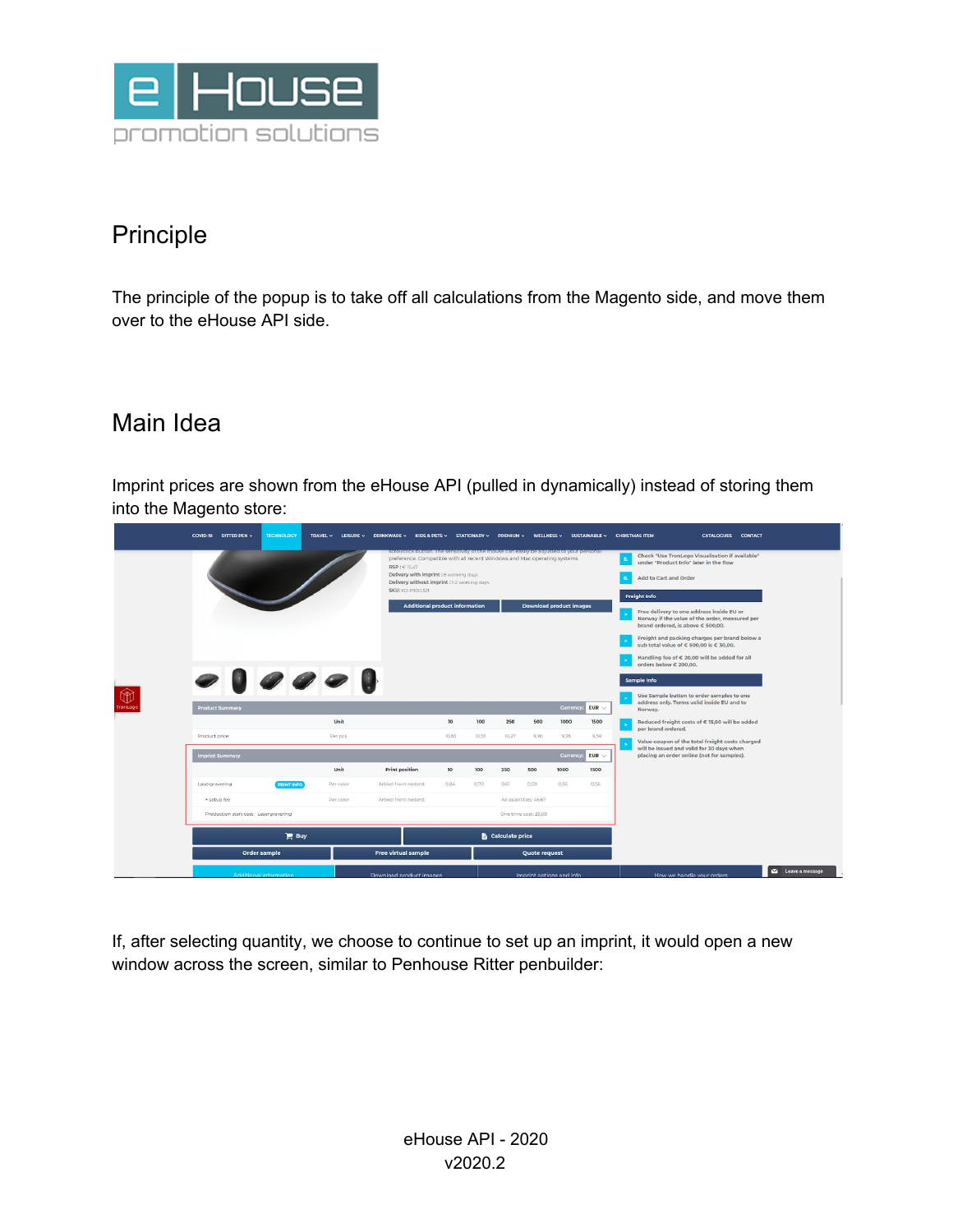



In this window, you'd be able to select the desired imprint methods for the product or products (if multiple color, size is chosen), and see the final price.